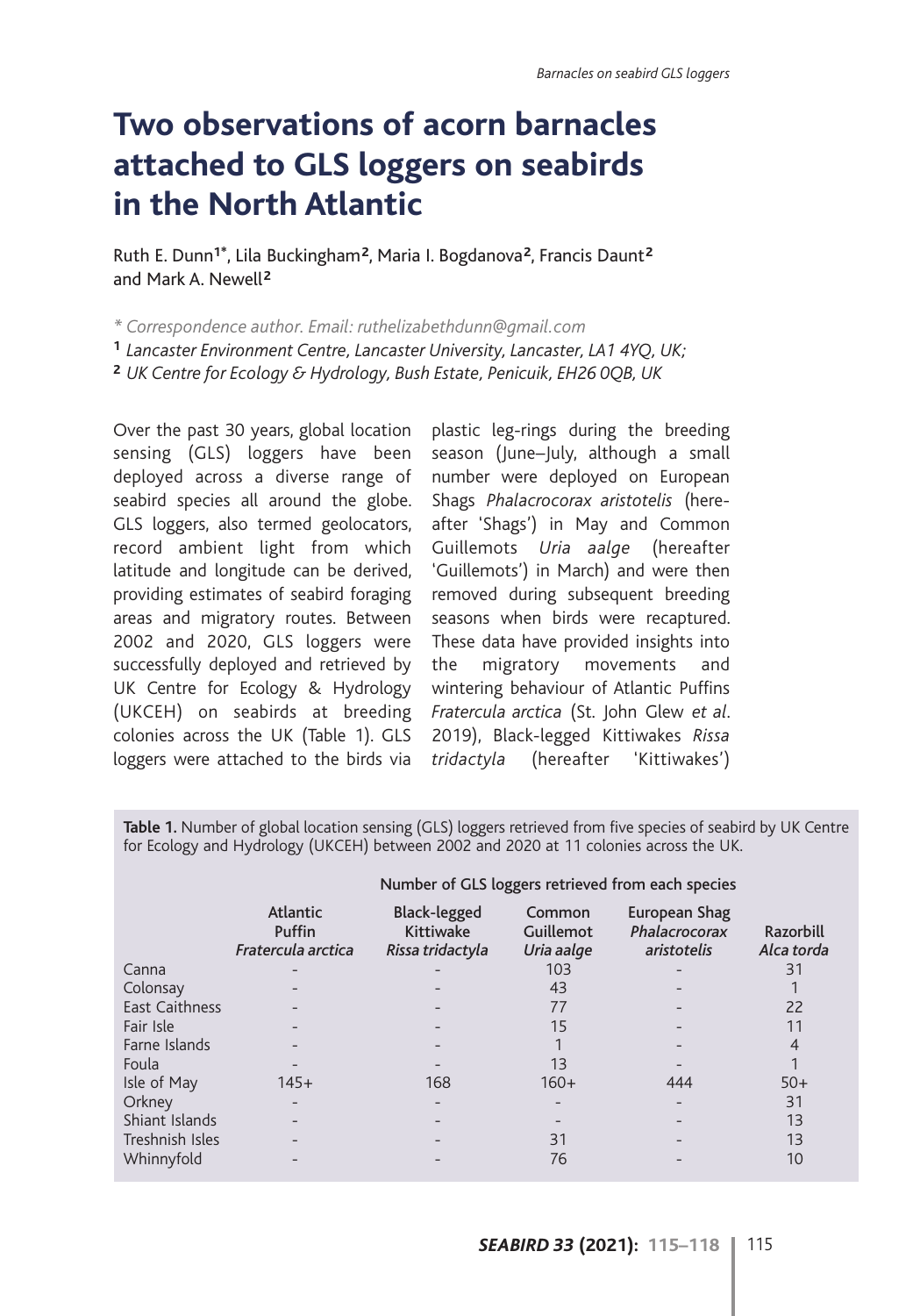

**Figure 1.** The acorn barnacle *Semibalanus balanoides* found attached to global location sensing (GLS) loggers after removal from **a)** a Black-legged Kittiwake *Rissa tridactyla* at the Isle of May and **b)** a Common Guillemot *Uria aalge* at Whinnyfold in 2019.

(Bogdanova *et al*. 2011), Guillemots (Dunn *et al*. 2020), Shags (Daunt *et al*. 2014) and Razorbills *Alca torda* (St. John Glew *et al*. 2019).

During the 2019 breeding season, GLS loggers were removed from a Kittiwake at the Isle of May National Nature Reserve, Scotland (56°11'N 02°33'W; Logger: Biotrack MK4083, weight: 1.9 g) and a Guillemot at Whinnyfold, Scotland (57°39'N 01°87'W; Logger: Biotrack MK3006, weight: 2.5 g) and were observed to have barnacles attached. The logger removed from the Isle of May Kittiwake had three barnacles attached, ranging from ca. 1.4–2.7 mm in diameter (Figure 1a), and the logger removed from the Whinnyfold Guillemot had one barnacle attached (ca. 7.5 mm diameter; Figure 1b). Although the specimens were not collected for formal identification, they are assumed to be *Semibalanus*

*balanoides*, a type of acorn barnacle, which is the most common and widespread intertidal barnacle around the coastlines of northwest Europe (White 2008). *S. balanoides* individuals are found across a range of wave exposure levels as well as rocky shore heights and can also colonise artificial substrates including marine debris (White 2008).

The fouling of biologging devices has been observed previously in marine fishes, turtles, seals and cetaceans and measures to reduce this and avoid burdening the animals are encouraged (Hammerschlag *et al*. 2014). However, to the best of our knowledge, the attachment of barnacles to GLS loggers on seabirds is relatively uncommon. Previously, goose barnacles *Lepas* spp. have been found attached to self-amalgamating tape wrapped around loggers removed from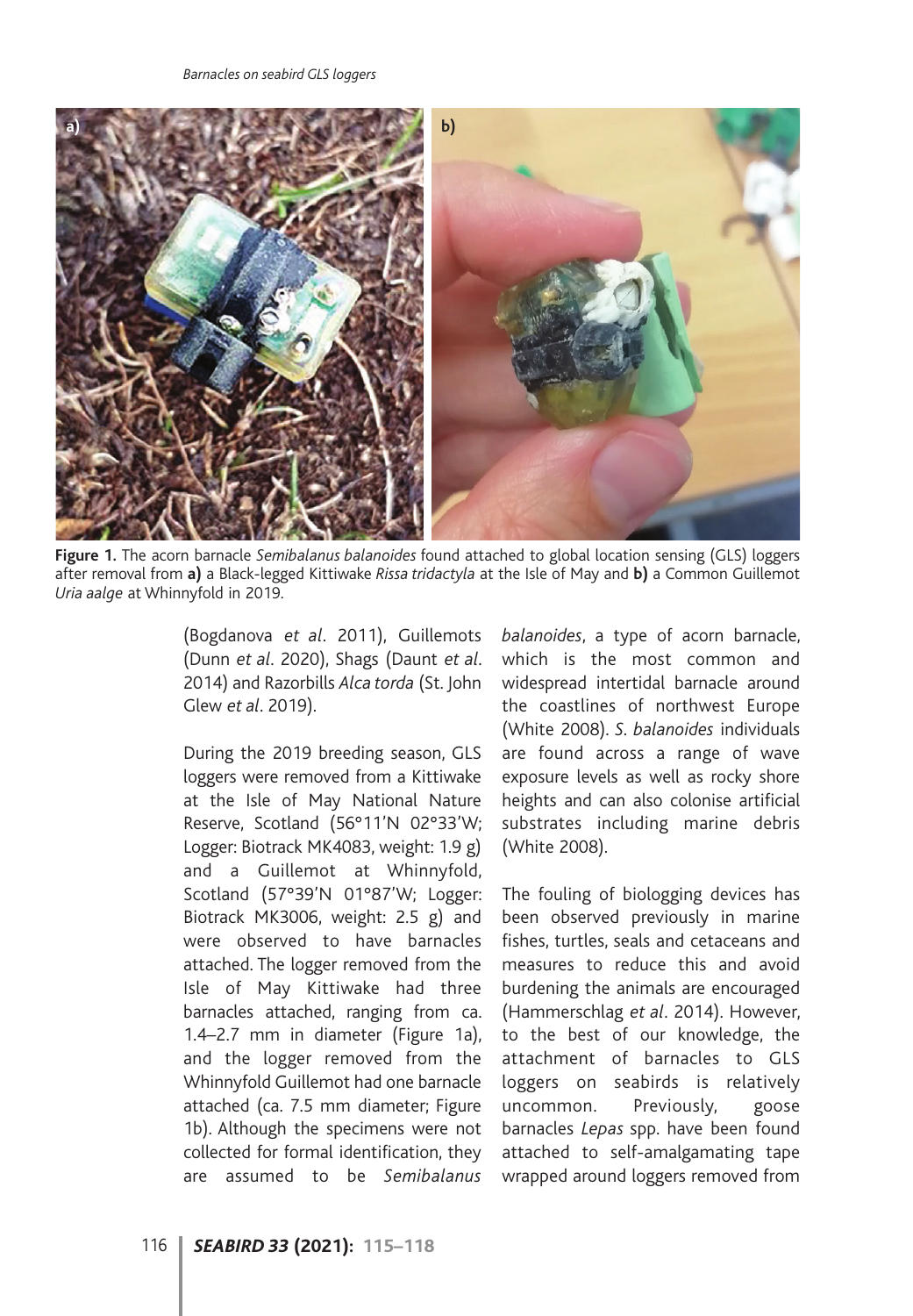Brown Skuas *Stercorarius antarcticus* at New Island, Falkland Islands (Phillips *et al*. 2007), as well as GLS loggers deployed on Wandering Albatrosses *Diomedea exulans* at Bird Island, South Georgia (R. A. Phillips pers. comm.). Goose barnacles attach to a variety of substrata, including the plumage of several species of penguins breeding at remote southern hemisphere islands (Reisinger 2010). Due to the large sizes to which goose barnacles can grow, Phillips *et al*. (2007) recommended that self-amalgamating tape be avoided in future deployments of GLS devices on skuas so as not to burden birds with this additional load. The species of acorn barnacle that we observed is only able to reach a maximum of 15 mm in diameter (White 2008) and therefore its mass is likely to have a negligible impact in terms of the load on the leg. However, barnacle attachment may increase hydrodynamic drag with the potential to reduce diving efficiency (Pennycuick *et al*. 2012). For example, the attachment of a single acorn barnacle with a height of 4 mm and a diameter of 7.5 mm would lead to a 15 mm<sup>2</sup> increase in frontal area of the logger. Depending on the location of barnacle attachment, the proportional increase in frontal area could be large (Table

2), increasing the drag coefficient (Pennycuick *et al*. 2012). Furthermore, there is a risk that if barnacle attachment occurred over the light sensor of a GLS logger, this could influence the light data recorded.

The attachment of goose barnacles to loggers retrieved from Falkland Skuas was attributed to the high proportion of time spent on water during winter increasing the opportunities for larvae settlement (Phillips *et al*. 2007). However, there is extensive variation in the non-breeding behaviour, including time spent on the water, of the five species of seabirds from which loggers have been retrieved in our studies (Table 1). Indeed, Guillemots spend high proportions of time on water throughout their annual cycles (Dunn *et al*. 2020), whereas Kittiwakes spend comparatively low proportions of time on water during the winter (McKnight *et al*. 2011), suggesting that immersion time may not be the sole driver of barnacle attachment to loggers on North Atlantic seabirds. One reason that successful attachment of *S. balanoides* to seabird loggers may be rare is that their larvae favour gregarious settlements on nearshore habitats that enable future mating opportunities with nearby conspecifics (White 2008).

**Table 2.** The percentage increase in frontal area that a single acorn barnacle *Semibalanus balanoides* would cause to a GLS logger. The barnacle is assumed to be cone-shaped with a height of 4 mm and a diameter of 7.5 mm. The dimensions of Biotrack MK4083 and MK3006 loggers are 17 x 10 x 6.5 mm and 16 x 14 x 6 mm, respectively. Both loggers were assumed to be cuboid.

| Logger          | Percentage increase in frontal area caused by barnacle attachment |       |
|-----------------|-------------------------------------------------------------------|-------|
| Biotrack MK4083 | Face/back + barnacle =                                            | 8.8%  |
|                 | Side + barnacle =                                                 | 13.6% |
|                 | $Top/bottom + barnacle =$                                         | 23.1% |
| Biotrack MK3006 | Face/back + barnacle =                                            | 6.7%  |
|                 | Side + barnacle =                                                 | 15.6% |
|                 | $Top/bottom + barnacle =$                                         | 17.9% |